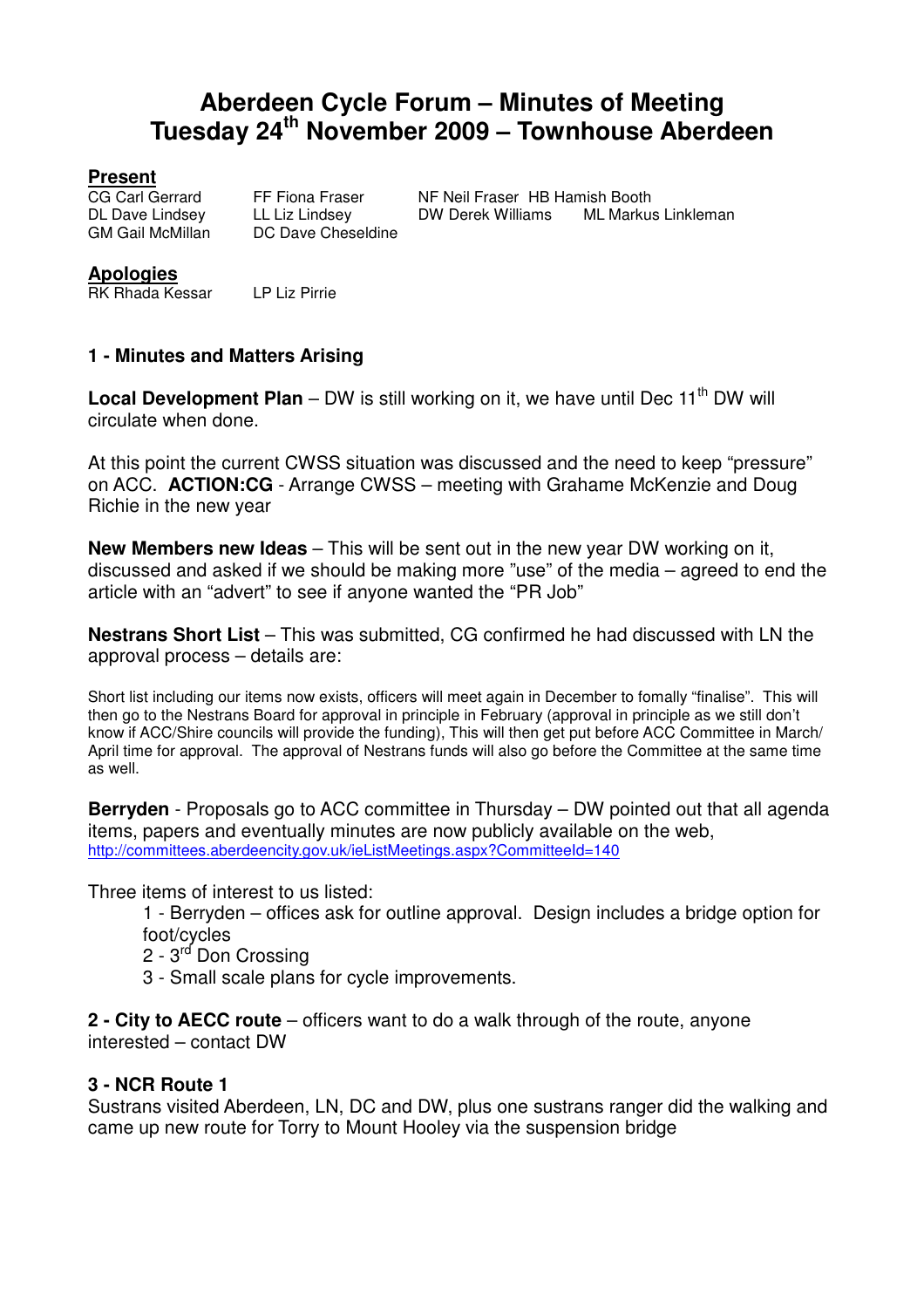### **4 - 3rd Don Crossing**

ML and DW attended a meeting with Tom Rogers, in summary not as bad as we though it would be – includes 3m wide cycle path, st machar / tilldrone – crossing near Grandholm village, cyclists will have priority over the side roads – first time ever in Aberdeen.

3<sup>rd</sup> Don Crossing will be going to a local enquiry – this may yet de rail the process.

## **5 – ACF Awards**

Discussed and agreed we should repeat last years process, optionally with a second category, to make two

- Contribution to Cycling Development in Aberdeen (same as 2009)
- The "Broken Sprockette" award (new for 2010)

The Broken Sprokette goes to those who have either had a negative effect on cycling, or made a mess of anything they have tried, examples could include:

- Aberdeen Journals Ltd / Editor at Press & Journal / EE
- Reid Exhibitions for their high quality cycle map for Offshore Europe http://www.aspcp.com/ShowOff/RX/OffshoreEurope/files/cycleroute.pdf
- B&Q's cycle parking

Process to be run by CG – Nominations first 2 weeks in December, CG+DW then select short list. Web based vote over Christmas period with award(s) announced mid January

After last years "marginal" responses agreed we drop the awards if we don't get enough nominations by mid December.

#### **Post Meeting Note : Minimal Nominations Received, agreed to drop**

#### **6 - Report from the LOAF public meeting**

No real conclusions, as is often the case with such meetings, but cyclists had a strong presence. Major topic of discussion was cyclists and dogs on the N.Deeside Line…

**7 Scottish government Consultation** "Active Travel"– CG and DW have written a response, agreed after submission we should encourage individual submissions via an e-News response.

Post meeting Note – now on the web at: http://www.aberdeencycleforum.org.uk/?pf=news.php&nid=99 Get writing!

#### **8 Cycling Scotland Conference Report**

Thanks to DW for getting the two tickets, DW and DL attended – DL will provide a report to be put on the web and circulated to those present before the next meeting. **ACTION:DL**

**Post Meeting Note: Appended to Minutes – Appendix 1**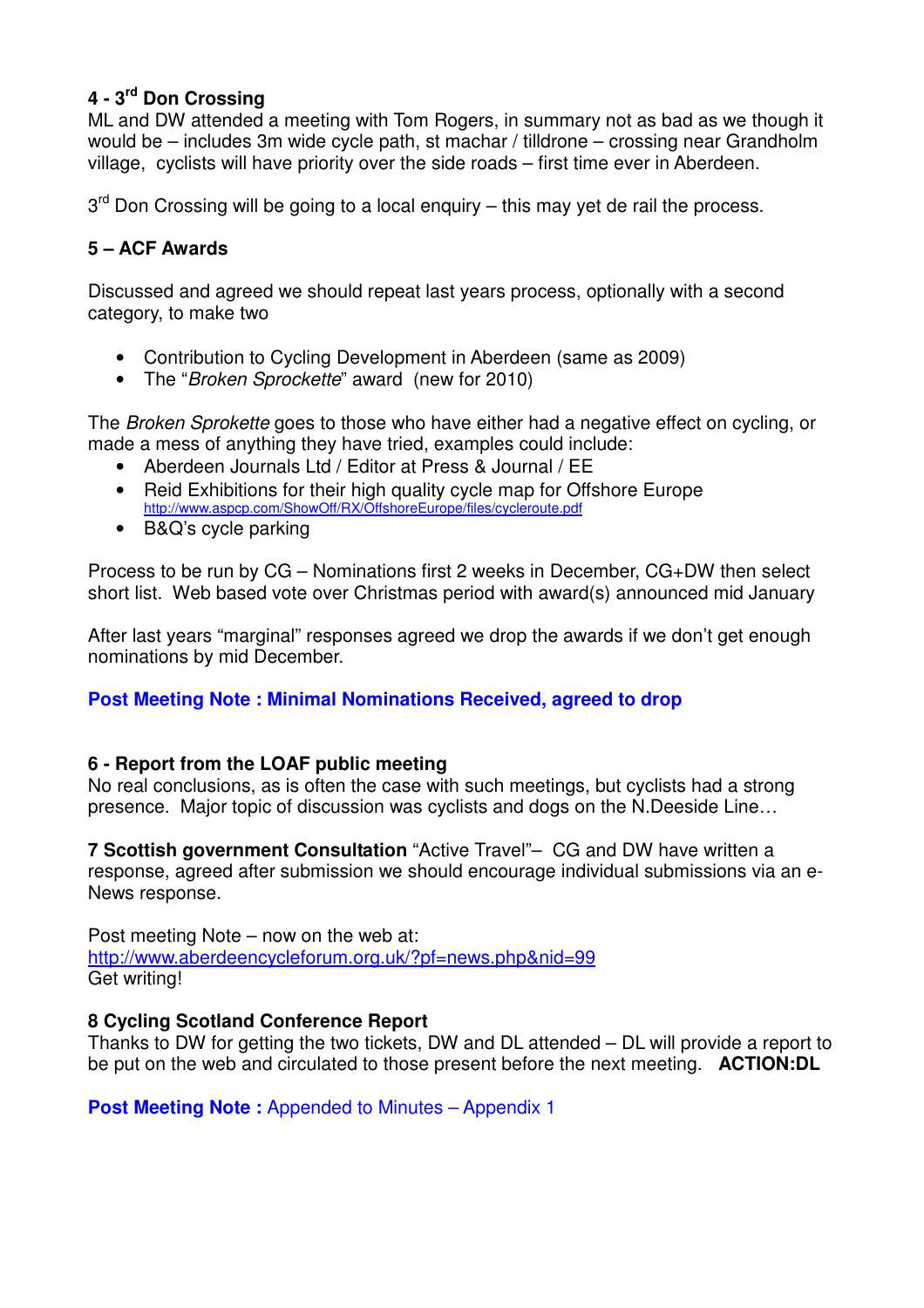# **9 AOB**

**Cycle map -** LL thought the stocks of maps etc were running low – but was not certain, **ACTION : LL** to contact LN to enquire of status and check if restock needed.

### **Police Road Safety Meeting**

Main news was Dough Richie – has done detailed analysis of accidents

- 66% caused by vehicle driver, 25% by cyclist.
- Cluster of accidents at Aueens road / Forest road roundabout
- Disproportionate number of female injuries, hit by trucks and vans reflects national data.
- Scottish gov't set target 2020 40% reduction in road injuries.

**New International School** – DW has had correspondence that the new junction may potentially create a pinch point when busses are turning into the school. CG reported that GMcK had already investigated earlier reports of this – discussed and agreed we did not have enough evidence to progress further

**Twitter** – CG suggested that by putting ACF on twitter and using it for news alerts we may attract a new demographic currently missed by the web and mailing list. Discussed and agreed to try a pilot **ACTION : CG**

**Newsletter** - Discussed and agreed we go for a Late Winter / Early Spring release, following have all promised copy:

- Aberdeen Cycle Trainers (DW)
- Recent Roads Schemes (DW)
- Cycle Parking (DC)
- "Joke Article", no not the LTS, (DL)
- ACF Awards (CG)
- Skirts and Spokes (LP suggested)
- Schools / Kids (LP sugested)

Send Content and further suggestions to FF editor@aberdeencycleforum.org.uk

A name and shame approach will be used over the coming months for those who promised content but have not delivered it!

# **Next Meeting – Tuesday 19th January 2010 (one week earlier than "normal")**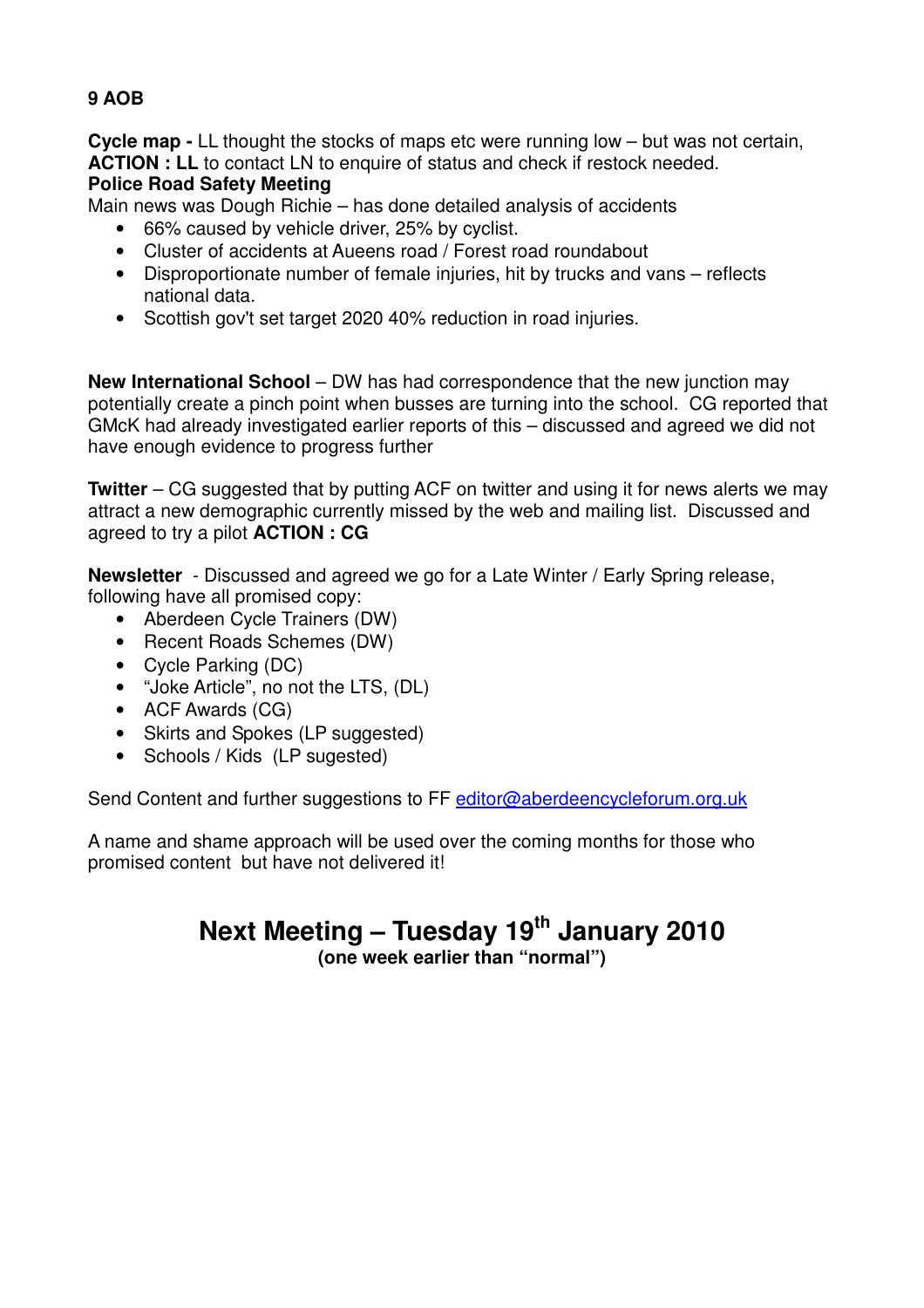## **Appendix 1 – Report of Cycling Scotland Annual Conference (by DL)**

#### **A brief summary.**

80 delegates. No senior ACC presence. Only 3 bicycles spotted in the Car Park beforehand: the Great & Good don't cycle!

**Penny Taylor** ( Journalist & Broadcaster, anyone heard or read her?) chaired the meeting ably.

**Keynote address: Fergus Ewing** (Scottish Community Safety Minister); a few words about forthcoming CAPS & safety issues; acknowledged fear factor as a deterrent to cycling take-up. New motor offence: 'Death by careless driving'proposal. Boosting of work bike purchase scheme. Target set: 10% journeys by bike. Disappeared without questions/comments.

**Iain Aitken** (CEO of CS) CS Business Plan & Vision for Future CS: 5 years old (Sept '08) Currently reviewing CAPS survey responses. Focussing: active travel (workplace & schools)

Schools: a group set up; surveyed cycling to school (3% takeup overall), A'shire:3.7%, Moray 7.7%, Highland 9.7%.

2010:campaigning for behaviour change for cycling - 'Give me space' theme. Grampian \_not\_ participating.

Workplace:26 cycle friendly employers registered.

Training: 3-tier National Standard established for schools. Take-up to be registered (currently @ 50%; more needed).

Bike Census methodology to be propagated next year (been there!).

**Ian Maxwell** (SCSP Manager, Scottish Government) Smarter Choices, Smarter Places

Smarter Choices = Behaviour Change + Infrastructure Support. Smarter Places range from Dumfries to Kirkwall;

Dundee, Glasgow East; Barrhead, Kirkintilloch, Arbroath,Bearsden, Dalkeith Stenhousemuir, Larbet. Baseline Monitoring in these places by telephone interviews,household interviews & travel diaries. English towns are also being 'done':e.g. Dartington , Peterborough & Worcester. Some associated investment on Safe Routes (£350K per location (?)). Some 'baseline 'measurements of trends being done in other conurbations: Dartington (England). 'Control' towns for baseline comparison:

Glasgow (low car, low bike) & Kirkwall (high car high bike). Polls on car usage reduction: 20% willing & able; 20% willing & unable; 7% able & unwilling; 46% neutral. In general, cyclists polled were more positive about their safety than negative - an optimistic result.

**Neil Gellatly** (Head of Transportation, Dundee Council)

Working with Dundee Health Central promoting Active Travel for benefit of health,

the environment, the economy and social inclusion - 3yr project  $(\text{\pounds}2.16m - \text{\pounds}1.42m)$  'new money' 50/50 council & partners. Looking for a shift in emphasis. 'Reprogramming' engineers : plans to build on success of pedestrianised precinct. Concentrating on particular areas in the city. Analysis of river front dual carriageway done: will be singled (wouldn't comment, when asked, on Abdn plans for dualling of Tillydrone & Berryden corridors). Cycle network condition 'rangers' to be employed. Large opinion survey covering all social & business activity spectrum will be done to establish priorities. Doing an extensive personal travel planning exercise. Plans for short bike hire stations dropped but may be implemented at the uni. Big launch of schemes next May (Danny Mckaskill of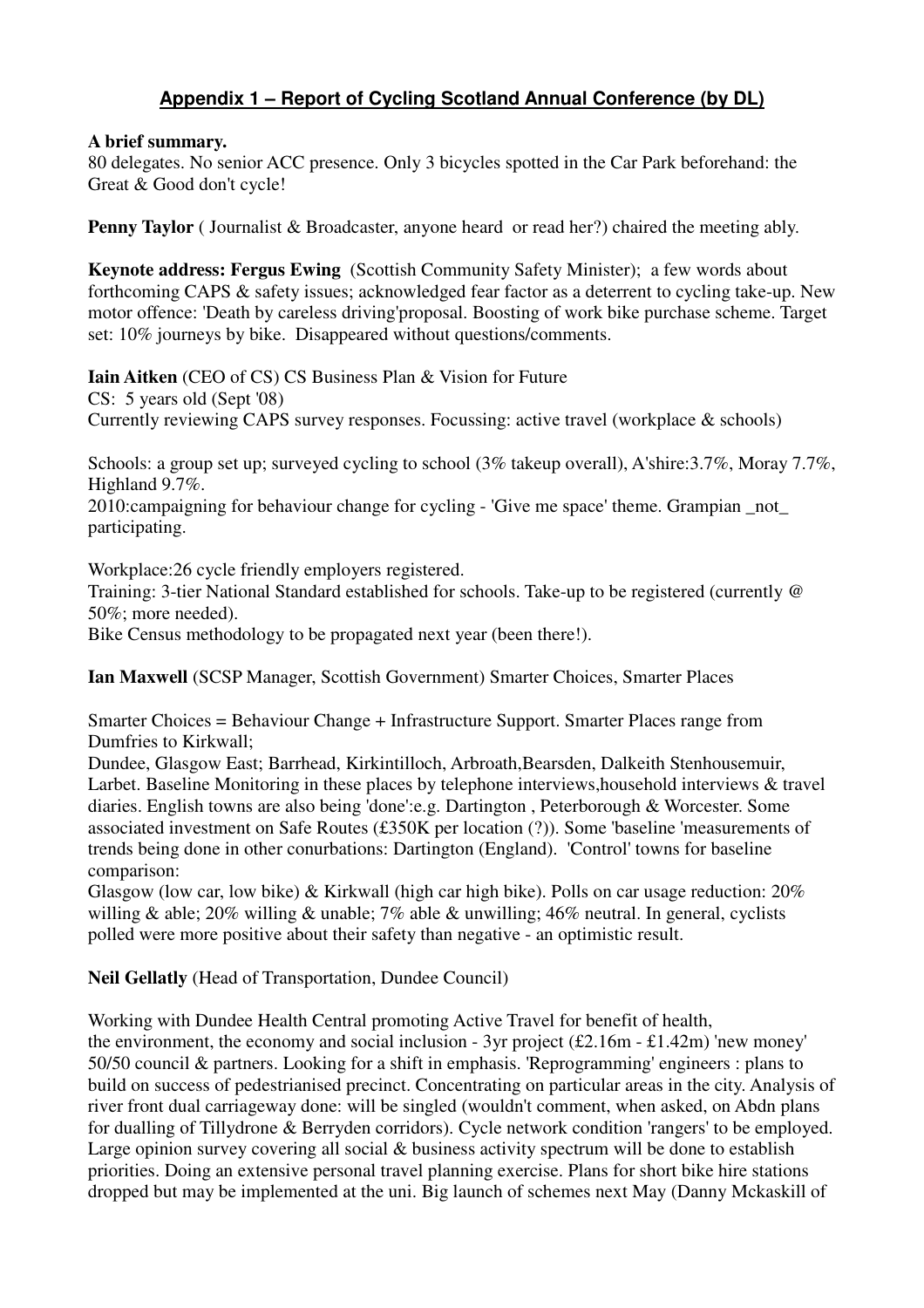course!)

#### **Mark Smith** (Cycle Derby/ Derby City council)

Derby: a cycling 'Demonstration' town. Traditional approach of events, local bike club involvement & cycle paths found to be ineffective with current generation. Established a group of 'passionate' trainers with parents collaborating + learning about training & maintenance . Started bike clubs (BMX & road)together with 'bring your parents!'; got space in the curriculum for a cycling element in PE GCSE. Trained

9k children 4.5k took part in 'Scootability'. Getting the 'cool cycling' message across is a big incentive. Has +ve effect on other activities. Message is 'cooperate with the enthusiasts'.

**Tricia Allan** (Cycling England (CE) - City & Towns Programme Manager)

Analysis CE Cyling Demonstration Towns

6 towns involved; investment @ £5/head of popn financed from both CE and LA. Focus on community hubs, schools & major institutions. Smarter choices augmented by facilities. Report to be published on CE website (NEWS subhead). Automatic cycle count was installed and registered a 27% increase. England overall has seen a 14% increase in adult cycling over 3 years. Casualty total numbers: 1 town decrease  $& 3$  no increase. Strategy: Identify target cohort (8-14 y.o.), activity hubs & destinations (workplaces); 'joined up' street architecture, signage & maps. £9m spend

for 08/09. Message: 'Investment Pays Off'. Pedestrianised City Centre Cycling Ban has been revoked!

**Janet Edgell** (Deputy Director, Scottish Government Transport Division & an Aberdeen Uni. alumnus!

Transport Strategy: analysing evidence from submissions before production of Action Plan. Challenges: Behavioural change; Road strategy; Funding. New 'Cycling by Design' out by April. Monitoring and measuring to establish best practice. Target: cycling rate: 10% by 2020 (200k cycling)

**Erik Jolsgard** (Public Roads Directorate, Trondheim, Norway)

Road + Environmental package begun in 1987. Toll ring around city (popn:200k) raises about £100/head of population/year which has paid for a lot of developments. Calculation: a move to 50/50 car/cycle split would generate a £100 per head of population p.a., which would finance lots of improvements. A bike network is planned

around known travel patterns between workplaces and residential areas. Bike lifts (moving ramps) installed on some big hills. Big traffic park created for bike training. In tandem,time car tolls introduced. No marketing of facilities to date. Traffic Stats: 1990:5-6%cycle; 2000(car tolls):18%; 2002:22%(4% winter); current level: 25%. These trends have been accompanied by a corresponding reduction in accident risk.

**Andrew Pankhurst** (CS PR/Marketing) A Holistic Approach to Pomoting Cycling & Schools

Emphasised health bonus (36.5k deaths annually due to air pollution, UK wide) Safety fears is the big deterrent (for parents). Combat via cycle friendly space;'Give me cycle space' ads on bikes, street furniture.

Surveys: 50% want to cycle to school, & 3%, only, do so; CS will monitor progress following